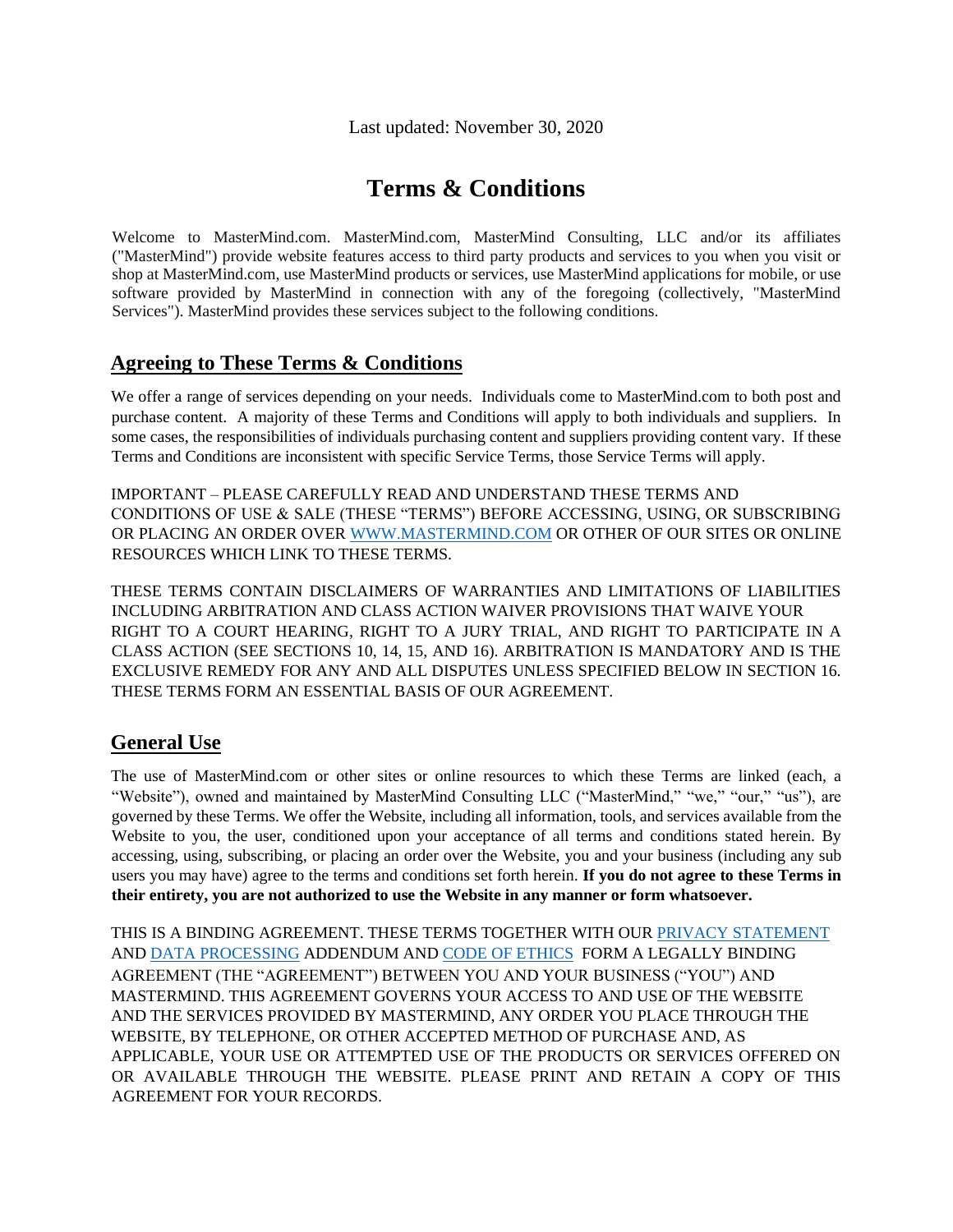**MasterMind reserves the right to update and change, from time to time, these Terms and all documents incorporated by reference by posting updates and/or changes to our Website. It is your responsibility to check this page periodically for changes. You can find the most recent version of these Terms [here](https://app.mastermind.com/legal/terms_of_service)**[.](https://app.mastermind.com/legal/terms_of_service) **Use of the Website after such changes constitutes acceptance of such changes. Any new features or tools which are added to the current Website shall also be subject to the Terms.**

#### **Table of Contents**

- 1. Website Use
- 2. Website User Conduct and Restrictions-License Terms
- 3. Our Privacy Statement and Your Personal Information
- 4. Information You Provide; Registration; Passwords; Prohibition Against Hosting Third-Party Agency Accounts
- 5. Code of Ethics
- 6. Order Placement and Acceptance
- 7. Trial Offer, Automatic Enrollment and Payment, and Cancellation
- 8. Subscription Terms and Automatic Payment
- 9. Shipping Fees
- 10. Products, Services, and Prices Available on the Website
- 11. Disclaimer your business' individual results will vary
- 12. Your responsibilities in running your business
- 13. Testimonials, reviews, and pictures/videos
- 14. Compliance with the law, including commitment against harassment and interference with others
- 15. Disclaimers of other warranties
- 16. Limitations of liabilities
- 17. Dispute resolution by mandatory binding arbitration and class action waiver
- 18. MasterMind's Additional Remedies
- 19. Indemnification
- 20. Notice and Takedown Procedures; Copyright Agents
- 21. Third-Party Links
- 22. Termination
- 23. No Waiver
- 24. Governing Law and Venue
- 25. Force Majeure
- 26. Assignment
- 27. Electronic Signature
- 28. Changes to the Agreement
- 29. Your Additional Representations and Warranties
- 30. Severability
- 31. Entire Agreement
- 32. Contacting Us
- 33. Seller Refunds

## **SECTION 1 – Website Use**

The Website is intended for businesses operated by adults. If you use the Website, you are affirming that you are at least 18 years old or the legal age of majority in your state or province of residence (whichever is greater), operate a business, have the legal capacity to enter into a binding contract with us, and have read this Agreement and understand and agree to its terms.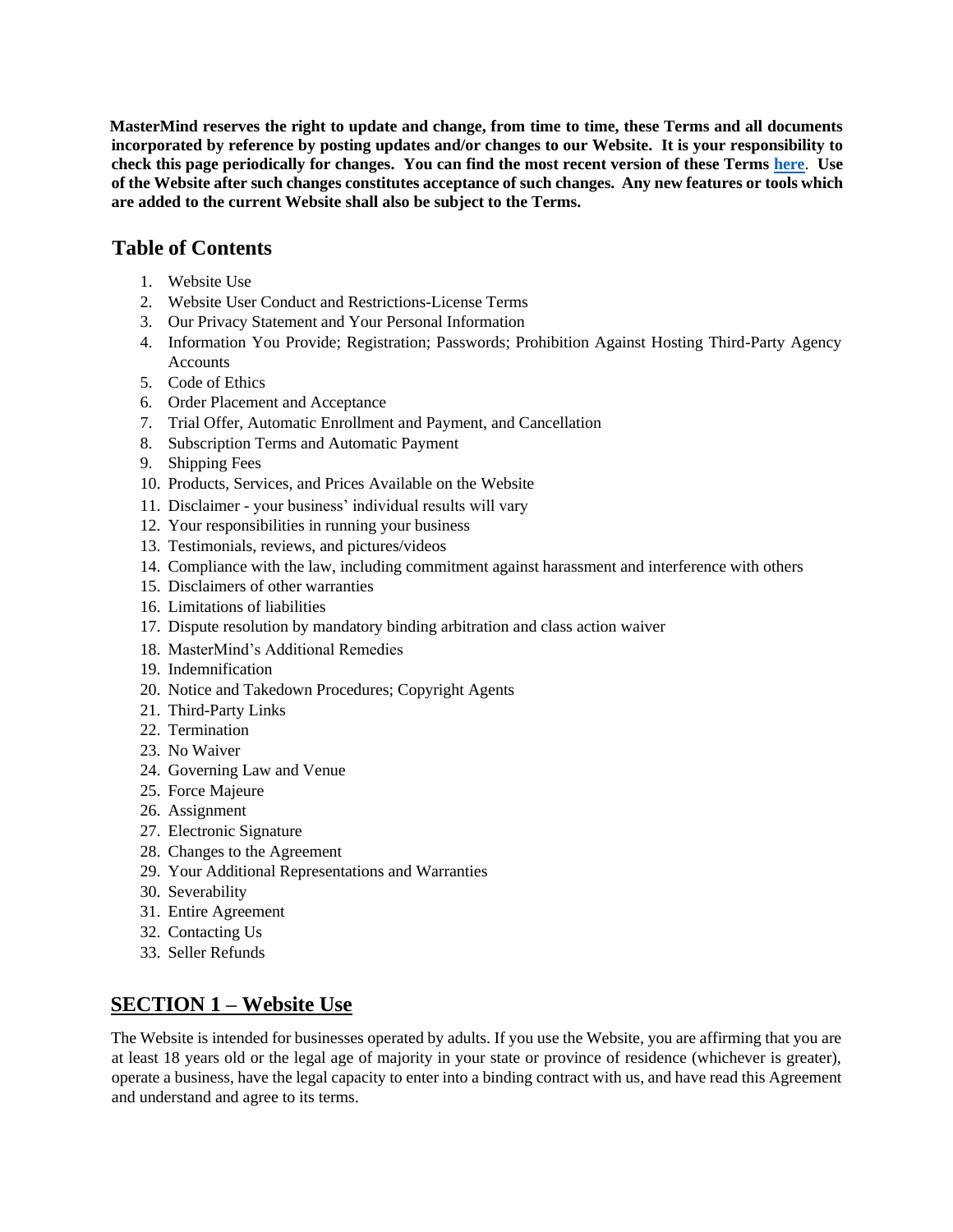#### **SECTION 2 – Website User Conduct and Restrictions-License Terms**

All aspects of our Website are protected by U.S. and international copyright, trademark, and other intellectual property laws, including all content, information, design elements, text material, logos, taglines, metatags, hashtags, photographic images, testimonials, personal stories, icons, video and audio clips, and downloads. No material on the Website may be copied, reproduced, distributed, republished, uploaded, displayed, posted, or transmitted in any way whatsoever. The MasterMind trademark and logo are proprietary marks of MasterMind, and the use of those marks is strictly prohibited. Nothing herein gives you the right to use, copy, register as a domain name, reproduce, or otherwise display any logo, tagline, trademark, trade name, copyrighted material, patent, trade dress, trade secret, or confidential information owned by MasterMind.

Subject to your continued strict compliance with all Terms, MasterMind provides to you a revocable, limited, non-exclusive, royalty-free, non-sublicenseable, non-transferrable license to use the Website. You acknowledge and agree that you do not acquire any ownership rights in any material protected by intellectual property laws.

If you purchase a subscription to MasterMind software over the Website, MasterMind provides to you a

revocable, limited, non-exclusive, non-sublicenseable, non-transferrable license to use the software. You acknowledge and agree that: (1) the software is copyrighted material under United States and international copyright laws that is exclusively owned by MasterMind; (2) you do not acquire any ownership rights in the software; (3) you may not modify, publish, transmit, participate in the transfer or sale, or create derivative works from the content of the software; (4) except as otherwise expressly permitted under copyright law, you may not copy, redistribute, publish, display or commercially exploit any material from the software without the express written permission of MasterMind; and (5) in the event of any permitted copying (e.g., from the Website to your computer system), no changes in or deletion of author attribution, trademark, legend or copyright notice shall be made.

You agree not to use or attempt to use the Website or any software provided by MasterMind, whether alone, or in conjunction with other software or hardware, in any unlawful manner or a manner harmful to MasterMind. You further agree not to commit any harmful or unlawful act or attempt to commit any harmful or unlawful act on or through the Website or through use of any software or hardware including, but not limited to, refraining from:

A. HARMFUL ACTS. Any dishonest or unethical business practice; any violation of the law; infliction of harm to MasterMind's reputation; hacking and other digital or physical attacks on the Website; scraping, crawling, downloading, screen-grabbing, or otherwise copying content on the Website and/or transmitting it in any way we haven't specifically permitted; introducing, transmitting, or storing viruses or other malicious code; interfering with the security or operation of the Website; framing or mirroring the Website; creating, benchmarking, or gathering intelligence for a competitive offering; infringing another party's intellectual property rights, including failing to obtain permission to upload/transfer/display works of authorship; intercepting or expropriating data; and the violation of the rights of MasterMind or any third party;

#### B. BUSINESS OPPORTUNITIES & MISLEADING OR STATEMENTS OF

MISREPRESENTATION. Any statement that may mislead a user into thinking that MasterMind offers or supports "business opportunities." This means: you cannot say or imply that MasterMind or your product, services or content offers all the tools someone needs to start and succeed in business regardless of education or experience; to the extent you are offering a business related service, it should not be directed to people who have no business and no business experience. You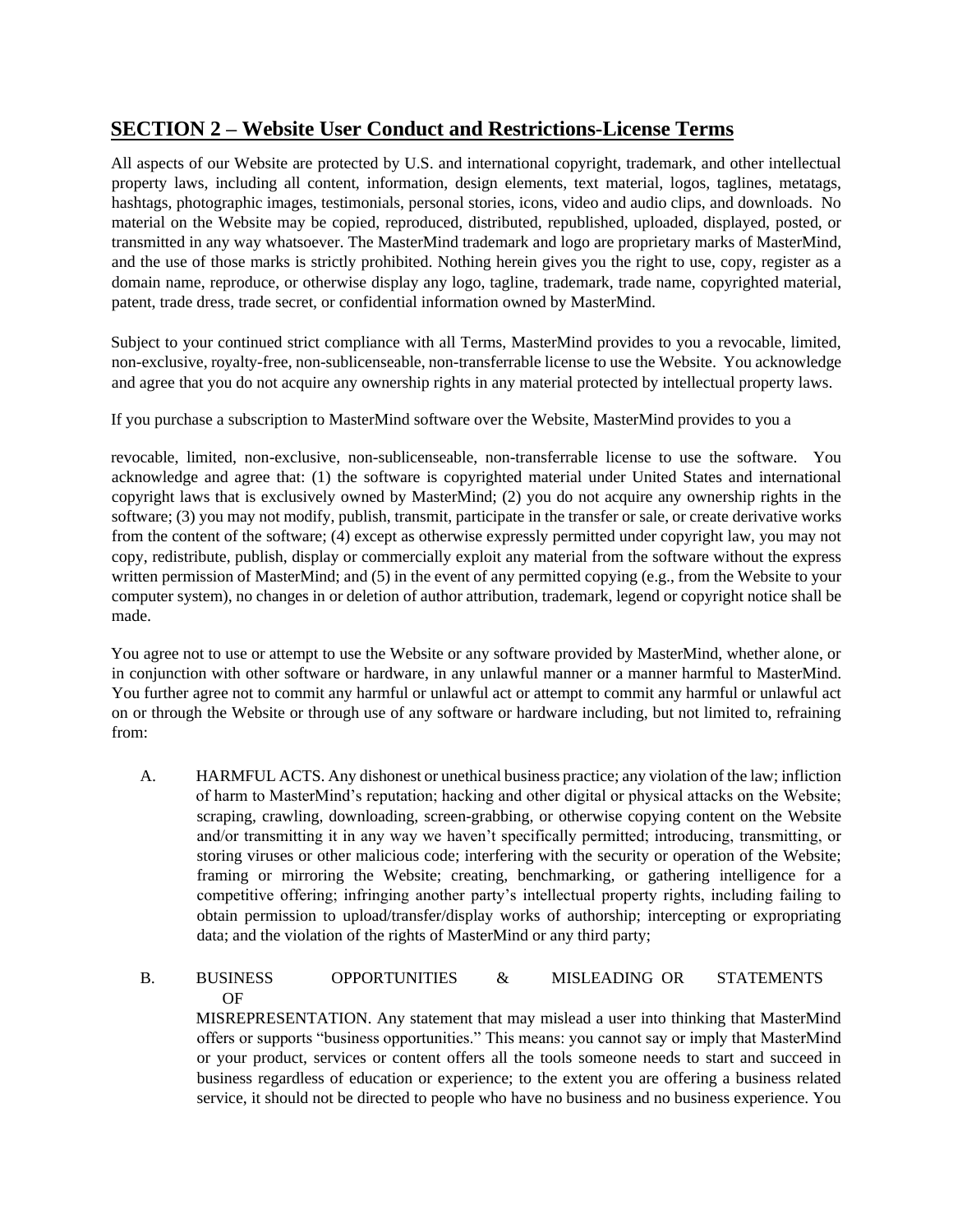must explain your product, service and/or content in an accurate and non-misleading manner; do not misrepresent potential earnings, income or other benefits; do not misrepresent the amount of sales or income a participant in a business could reasonably expect to make; do not make earnings or income claims. More simply, do not make guarantees like "do this and you will make money" or "follow these steps and you will make money; do not state or suggest that financial success or making money is "easy" or does not require hard work. In fact, you should state the opposite: that succeeding in business is tricky and does require a lot of hard work, commitment and risk-taking. The foregoing are merely examples of the types of claims that are prohibited. You are solely and exclusively responsible for complying with all applicable laws in connection with your participation in MasterMind including, but not limited to, all laws governing marketing and advertising claims.

- C. "SPAMMING" AND UNSOLICITED COMMUNICATIONS. We have zero tolerance for spam and unsolicited communications. Any communications sent or authorized by you reasonably deemed "spamming," or any other unsolicited solicitations (including without limitation postings on social media or third-party blogs) will be deemed a material threat to MasterMind's reputation and to the rights of third parties. It is your obligation, exclusively, to ensure that all business communications comply with state and local anti-spamming or analogous laws.
- D. OFFENSIVE COMMUNICATIONS. Any communication sent, posted, or authorized by you, including without limitation postings on any website operated by you, or social media or blog, which are: sexually explicit, obscene, vulgar, or pornographic; offensive, profane, hateful, threatening, harmful, defamatory, libelous, harassing, or discriminatory; graphically violent; or solicitous of unlawful behavior.
- E. SENSITIVE INFORMATION. You will not import, or incorporate into, any contact lists or other content you upload to any website, software, or other electronic service hosted, provided by or connected to MasterMind, any of the following information: social security numbers, national insurance numbers, credit card data, passwords, security credentials, bank account numbers, or sensitive personal, health or financial information of any kind.
- F. ILLEGAL BUSINESS ACTIVITY. Any promotion of illegal business activity, including without limitation multi-level marketing (except in compliance with the FTC's Business Guidance Concerning Multi-Level Marketing, www.ftc.gov/tips-advice/businesscenter/guidance/businessguidance-concerning-multi-level-marketing). In addition to the foregoing, MasterMind requires you to follow these best practices when sending electronic communications:

You further agree to conduct yourself and all of your businesses in full compliance of our Code of Ethics, and with all applicable laws, whether through the use of MasterMind or otherwise.

#### **SECTION 3 – Our Privacy Statement and Data Processing Addendum and Your Personal Information**

We respect your privacy and the use and protection of your non-public, personal information. Your submission of personal information through the Website is governed by our Privacy Statement and, if you and/or your end users are located in the European Union or United Kingdom, our Data Processing Addendum ("DPA") as well. Our Privacy Statement may be viewe[d](https://app.mastermind.com/legal/privacy_statement) [here](https://app.mastermind.com/legal/privacy_statement) [a](https://app.mastermind.com/legal/privacy_statement)nd our DPA may be view[ed here.](https://app.mastermind.com/legal/data_processing_addendum) MasterMind reserves the right to modify its Privacy Statement and DPA in its reasonable discretion from time-to-time. Our Privacy Statement and DPA are incorporated into this Agreement by reference.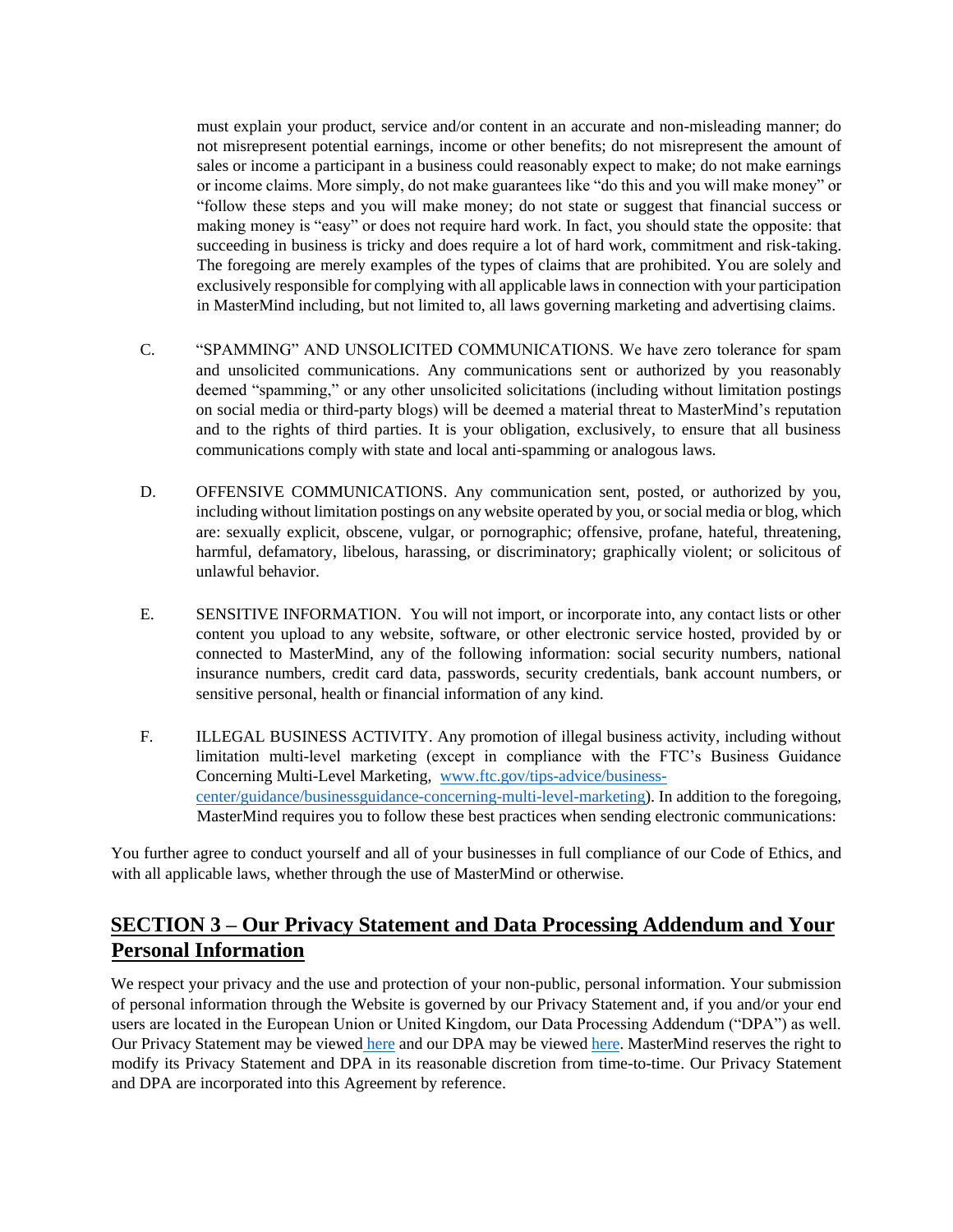#### **SECTION 4 – Information You Provide; Registration; Passwords**

As a MasterMind user, you will be required to create an account with MasterMind. You warrant that the information you provide us is truthful and accurate, and that you are not impersonating another person. You are responsible for maintaining the confidentiality of any password you may use to access your MasterMind user account, and you agree not to transfer your password or user name, or lend or otherwise transfer your use of or access to your user account, to any third party. You are fully responsible for all transactions with, and information conveyed to you as MasterMind Subscriber/User, including technical information, pricing, business strategy, and data bout other past or current MasterMind users or their customers.

#### **SECTION 5 – Code of Ethics**

MasterMind maintains a Code of Ethics for all of its users/Subscribers. This Code of Ethics ensures all users are engaged in clear and accurate representations. The full conditions of the Code of Ethics are foun[d here](https://app.mastermind.com/legal/code_of_ethics)[.](https://app.mastermind.com/legal/code_of_conduct) Violating MasterMind's Code of Ethics, Terms of Service, Privacy Statement, or DMCA Policy may results in actions against your account including, but not limited to, suspension of listings and/or termination of your subscriber account.

#### **SECTION 6 – Order Placement and Acceptance**

If you order a service or product, payment must be received by us before your order is accepted. We may require additional information regarding your order if any required information was missing or inaccurate and may cancel or limit an order any time after it has been placed. Your electronic order confirmation, or any form of confirmation, does not signify our acceptance of your order. You must contact us immediately at appsupport@MasterMind.com. in order to modify or cancel your pending order. We cannot guarantee that we will be able to amend your order in accordance with your instructions.

All items are subject to availability. We will notify you if any item is not available, the expected availability date, and may offer you an alternative product or service. If the availability of any product or service is delayed and you do not wish to substitute the product or service, upon your request, we will cancel your order and if previously charged, your payment card will be fully refunded for that specific order. We reserve the right to limit the sales of our products and services to any person, geographic region, or jurisdiction. We may exercise this right on a case-by-case basis at our sole and exclusive discretion.

Your purchase order of products and other services is conditioned on you re-affirming your acceptance of this Agreement.

All advertised prices are in, and all payments shall be in, U.S. Dollars.

## **SECTION 7 - Trial Offer, Automatic Enrollment and Payment, And Cancellation**

Where we offer you a free trial of MasterMind, such free trial will start immediately after your registration and continue for the free trial offer period as indicated on the Website at the time you register. Free trial subscriptions are only available to new subscribers of MasterMind and for the limited periods as set out on the Website. Previous subscribers or those subscribers who have already benefited from a free trial subscription to MasterMind do not qualify for a further free trial period.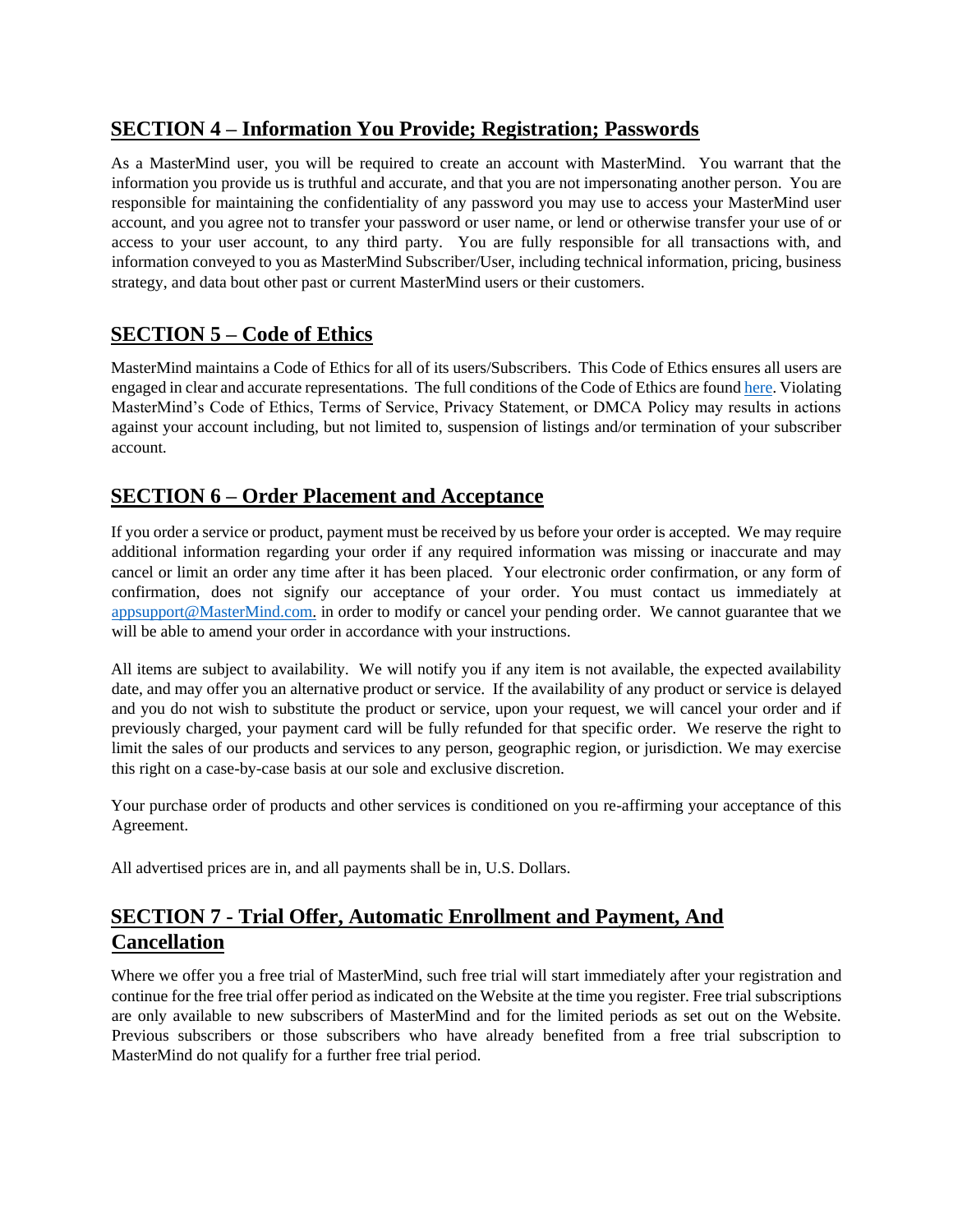**MasterMind will email a reminder that your trial is ending at least 7 days prior to you being charged. If you do not want to continue your subscription after your free trial comes to an end, you must contact us at least 24 hours before your free trial period ends by contacting us at appsupport@MasterMind.com. or by cancelling your free trial through your Account Dashboard, as detailed [here.](https://mastermind.com/) If you do not contact us at least 24 hours before your free trial period ends to cancel, your subscription will automatically continue and the payment card that you provided at the time of enrollment online will be charged the full MasterMind monthly membership subscription rate provided at the time of enrollment each month until you cancel.** MasterMind can change the monthly membership subscription rate at any time. If the membership subscription rate changes after you subscribe, we will notify you by email and give you an opportunity to cancel.

If you wish to cancel your MasterMind subscription (including subscriptions for services) at any time after a free trial or discounted period ends, you must contact us at appsupport@MasterMind.com. or through your Account Dashboard, as detailed here. For monthly subscriptions (including subscriptions for services), we require at least ten (10) days' notice of cancellation through your Account Dashboard, [here,](https://app.mastermind.com/) or by email at appsupport@MasterMind.com.. If you provide such notice less than ten (10) days before the first day of your next subscription month, your credit card may still be charged. You will not be entitled to prorate your last month's use, nor will you be entitled to any refund for any payments to MasterMind. MasterMind in its sole discretion may charge a cancellation fee equal to the amount the subscription was discounted.

#### **SECTION 8 – Subscription Terms and Automatic Payments**

A MasterMind user is responsible for paying all sums due to MasterMind in connection with their monthly subscription in accordance with these Terms. The first fee payable in accordance with these Terms is due when the user account is set up and payment of the monthly fee is a condition of access, or after your free trial ends and you have not canceled the automatic subscription with us. Every calendar month, your account will be charged the subscription fee plus applicable tax for the following month's subscription, together with any other fees for the following month's subscription plus any accumulated charges for the past period (collectively, "Fees").

Failure by the MasterMind user to use any of the services available through the service provided by MasterMind does not relieve the MasterMind user of their payment obligations under these Terms. Potential users can pay by credit card or debit card. Payment details shall be collected by us through our secure financial data collection mechanism. You acknowledge and agree that we hold data relating to the transaction, including the last four digits and the expiration date of the card used to purchase the products or services together with details on when payment is due.

You further acknowledge and agree that payments are due on a recurring basis in accordance with the payment terms for the specific service purchased (unless the subscription is cancelled in accordance with these Terms) and therefore authorize the automatic payment collection terms applicable to that specific service (e.g., on a monthly basis and for a specific amount).

IF YOU WISH TO CANCEL YOUR MASTERMIND SUBSCRIPTION (INCLUDING SUBSCRIPTIONS FOR SERVICES) AT ANY TIME AFTER A FREE TRIAL OR DISCOUNTED PERIOD ENDS, YOU MUST SUBMIT A CANCELLATION REQUEST TO US VIA OUR SUPPORT EMAIL ADDRESS APPSUPPORT@MASTERMIND.COM. OR THROUGH YOUR ACCOUNT DASHBOARD, AS DETAILED HERE. FOR MONTHLY SUBSCRIPTIONS (INCLUDING SUBSCRIPTIONS FOR SERVICES), WE REQUIRE AT LEAST TEN (10) DAYS' NOTICE OF CANCELLATION BY EMAIL. IF YOU PROVIDE SUCH NOTICE LESS THAN TEN (10) DAYS BEFORE THE FIRST DAY OF YOUR NEXT SUBSCRIPTION MONTH.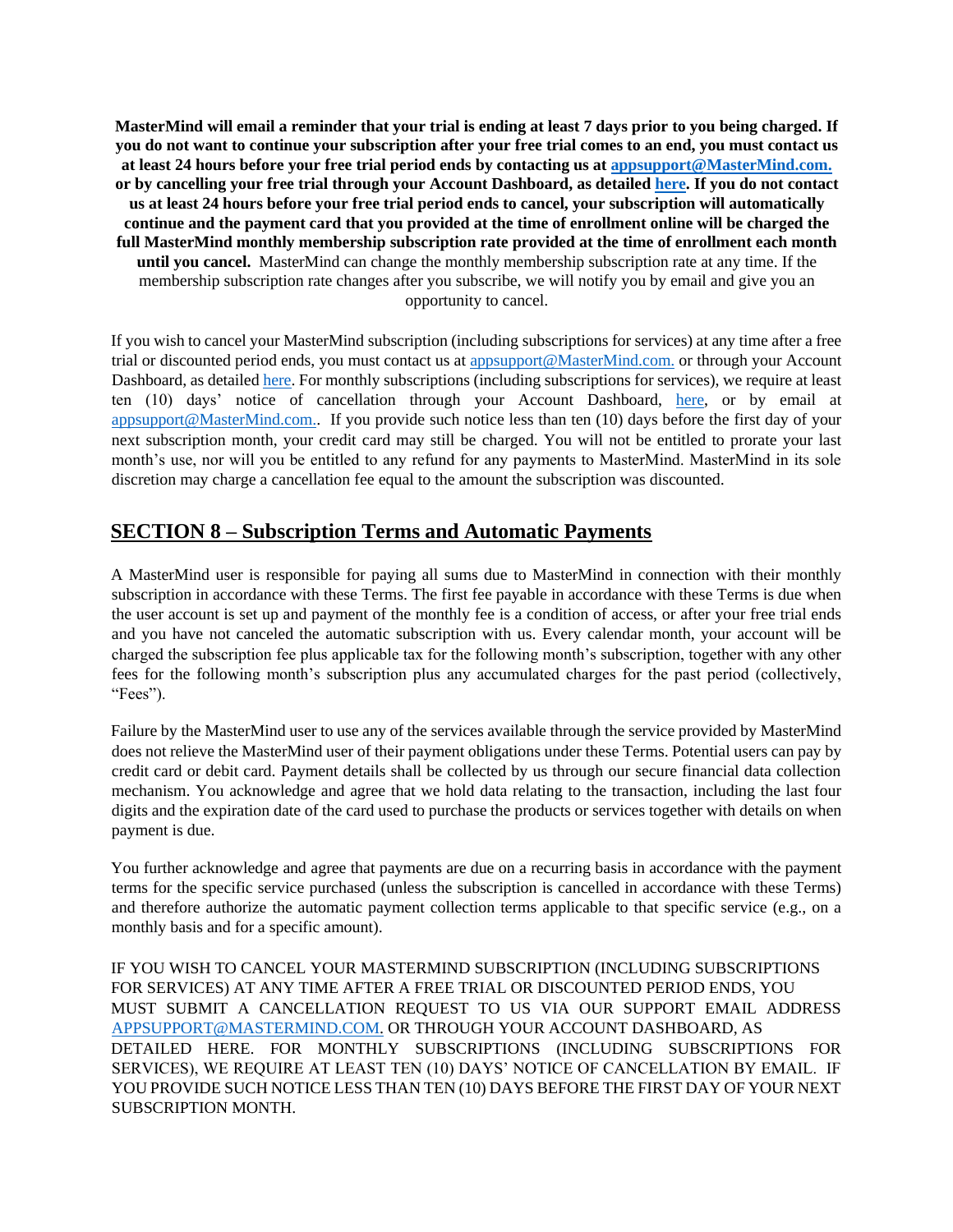MasterMind reserves the right to immediately terminate a user's account and/or service for any unpaid (in whole or part) period of the subscription (with or without notice). Termination of service in no way relieves or excuses the user from any obligation to pay outstanding charges or expenses. In the event MasterMind starts collection processes of any type, you will be liable for all collection costs, including legal fees and expenses, as provided in Section 18 below. In addition to any Fees, MasterMind may also charge applicable value added or other tax. **To find out more information about becoming a MasterMind Host and selling in our marketplace, as well as terms that apply please clic[k](https://app.mastermind.com/legal/terms_of_service) [here.](https://app.mastermind.com/legal/terms_of_service) For avoidance of doubt, all Sections of these Terms apply to you in your role as a user and as a Host, unless expressly provided otherwise.**

#### **SECTION 9 – Shipping Fees**

Unless otherwise stated on the Website at the time of purchase, if we ship you a physical product, we reserve the right to add applicable shipping and handling fees to your order. Unless otherwise stated, we will use commercially reasonable efforts to fulfill your order within a reasonable time after receipt of your properly completed and verified order. Accurate shipping address and phone number information is required. Although we may provide delivery or shipment timeframes or dates, such dates are good-faith estimates and are subject to change. If your order will be delayed, we will contact you at the e-mail address you provided when placing your order. If we are unable to contact you or you would like to cancel your order, we will cancel the order and refund the full amount charged. We shall not be liable for any loss, damage, cost, or expense related to any delay in shipment or delivery caused by any third-party carrier or other delivery service not owned or controlled by us. The risk of loss and title for such items pass to you upon our delivery to any third-party carrier.

#### **SECTION 10 – Products, Services, and Prices Available on the Website**

Products, services, and prices are generally posted at the following URL, but are subject to change: [www.MasterMind.com.](https://mastermind.com/) At Times, MasterMind may also offer services, such as its Two Comma Club Coaching program ("Two Comma Club"), which will be described when offered but nonetheless governed by this Agreement and these Terms. MasterMind reserves the right, without notice, to discontinue products or services or modify specifications and prices on products and services without incurring any obligation to you. Except as otherwise expressly provided for in these Terms, any price changes to your subscription or purchase of product(s) or services will take effect following email notice to you.

Price changes are effective on the first day of the month after the price change is posted. By accessing, using, subscribing or placing an order over the Website, you authorize MasterMind to charge your account in the amount indicated for the value of the services you select, including any future price changes. If you request a downgrade in services, the downgrade (and corresponding price reduction) will become effective on the first day of the month following your requested downgrade. By your continued use of MasterMind services, and unless you terminate your subscription as provided herein, you agree that MasterMind may charge your credit card monthly for the products and services you have selected, and you consent to any price changes for such services after e-mail notice has been provided to you.

MasterMind takes reasonable steps in an effort to ensure that the prices set forth on the Website are correct, and to accurately describe and display the items available on the Website. If the correct price of our product is higher than its stated price, we will, at our discretion, either contact you for instructions or cancel your order and notify you of such cancellation.

When ordering products or services, please note that MasterMind does not warrant that product or service descriptions are accurate, complete, current, or error-free, or that packaging will match the actual product that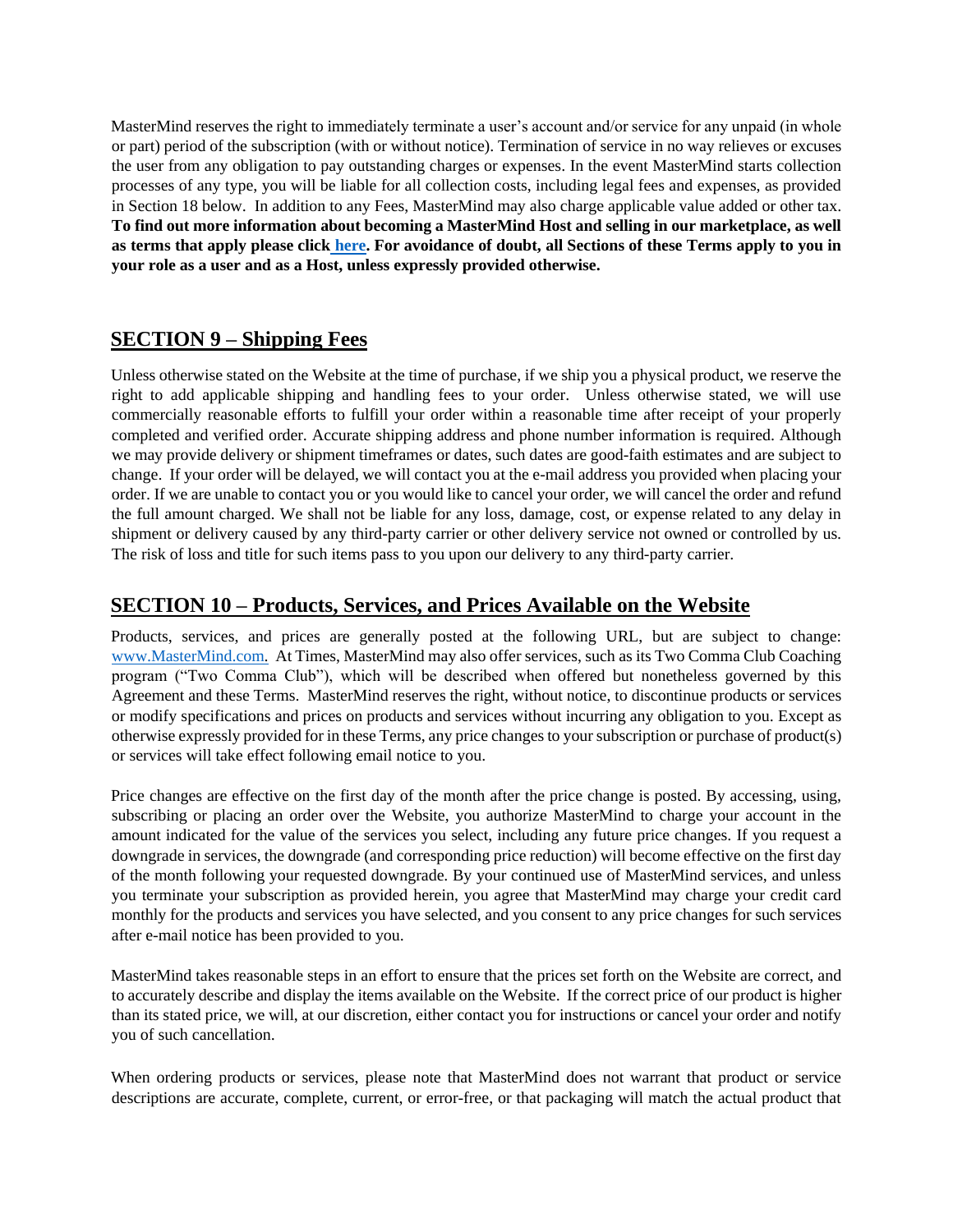you receive. All sales are deemed final except as provided otherwise. MasterMind's descriptions of, or references to, products or services not owned by MasterMind are not intended to imply endorsement of that product or service or constitute a warranty by MasterMind.

#### **SECTION 11 – Disclaimer – Your Business' Individual Results Will Vary**

Every online business is different, employing different strategic approaches and organizational structures, and offering different products and services. Therefore, individual results will vary from user to user. YOUR BUSINESS' INDIVIDUAL RESULTS WILL VARY DEPENDING UPON A VARIETY OF FACTORS UNIQUE TO YOUR BUSINESS, INCLUDING BUT NOT LIMITED TO YOUR CONTENT, BUSINESS MODEL, AND PRODUCT AND SERVICE OFFERINGS.

**MasterMind does not promise, guarantee, or warrant your business' success, income, or sales. You understand and acknowledge that MasterMind will not at any time provide sales leads or referrals to you or your business. Those businesses who purchase our products or services will receive access to software and tools to create Internet sales funnels and otherwise assist with their respective online offerings. However, we do not guarantee your business' success and based upon many market factors that we cannot control, the software and tools we provide may or may not be applicable to your specific business.** 

**Further, we do not make earnings claims, efforts claims return on investment claims, or claims that our software, tools, or other offerings will make your business any specific amount of money, and it is possible that you will not earn your investment back. We do not sell a business opportunity, "get rich quick" program, guaranteed system, franchise system, or a business in a box. You should not purchase our products or services if that is your expectation.** 

**Instead, you should purchase with the understanding that using the information and software purchased will take time and effort and may be applicable in some situations but not others. Also, we do not offer any tax, accounting, financial, or legal advice. You should consult your business' accountant, attorney, or financial advisor for advice on these topics.**

#### **SECTION 12 – Your Responsibilities in Running Your Business**

You represent and warrant that you operate a business in good-standing and you agree that there are no prior or pending government investigations or prosecutions against you or your business. You also agree that you and your business will only use MasterMind's products and services for lawful purposes and that you shall not use such products or services, whether alone or in connection with other software, hardware, or services, for any unlawful or harmful purpose.

You are solely and exclusively responsible for complying with any and all applicable laws and regulations in running your business, including, but not limited to, all laws governing advertising and marketing claims, subscriptions, refunds, premium offers, tax laws, and all additional laws applicable to your business.

You agree to notify MasterMind if any investigation or lawsuit is threatened or filed against you, whereupon MasterMind shall have the right to terminate this Agreement without liability. MasterMind shall have no liability for your violation of any laws.

#### **You are solely and exclusively responsible for collecting and reporting any and all sales and use tax, and any other taxes, which may apply to sales of products or services by your business.**

MasterMind shall not be responsible to collect or report any taxes which may apply to your business or sales of products or services by your business. You agree to indemnify MasterMind as set out in **Section 19** below in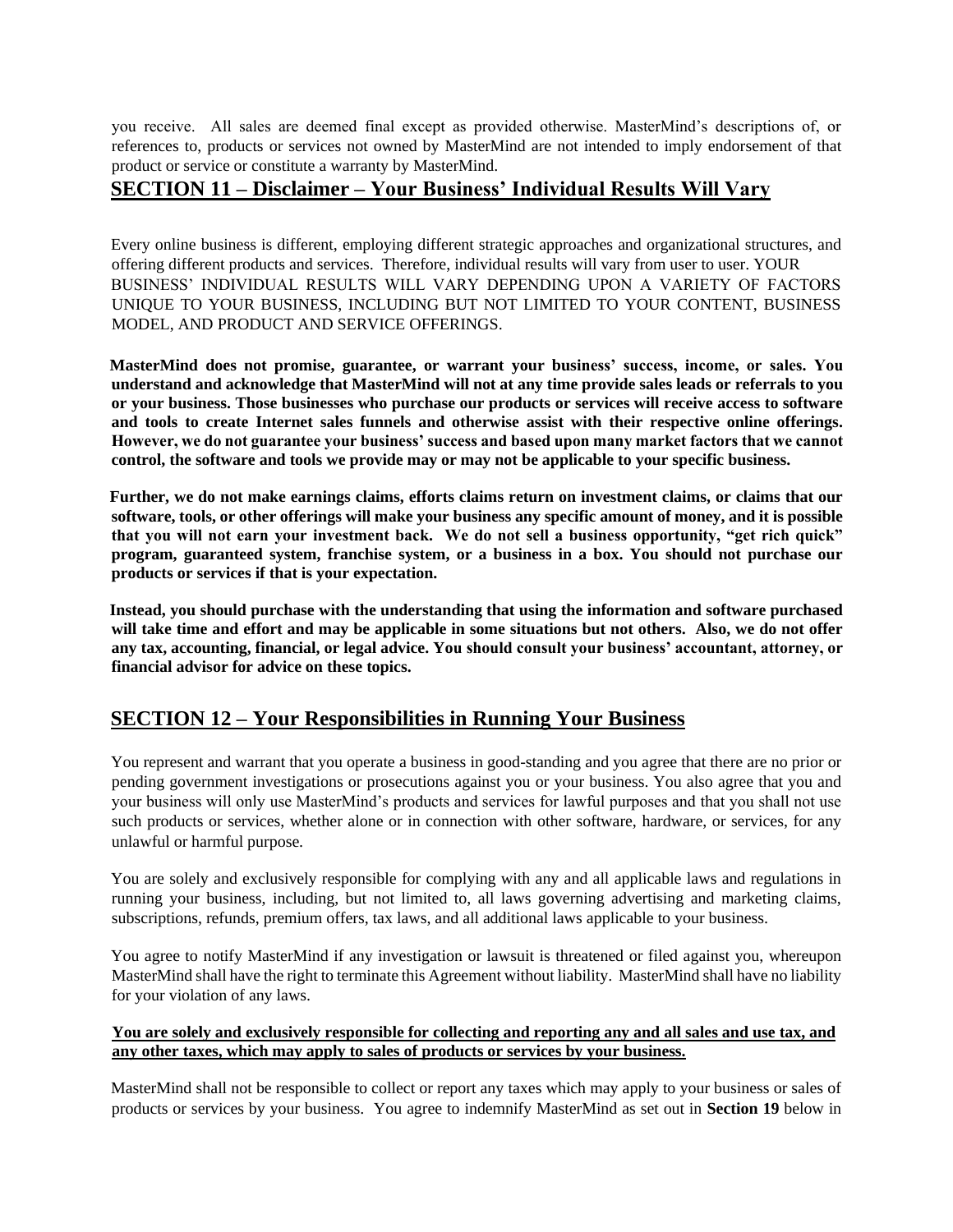the event that you and/or your business violates any law and a claim is threatened or asserted against MasterMind as a result.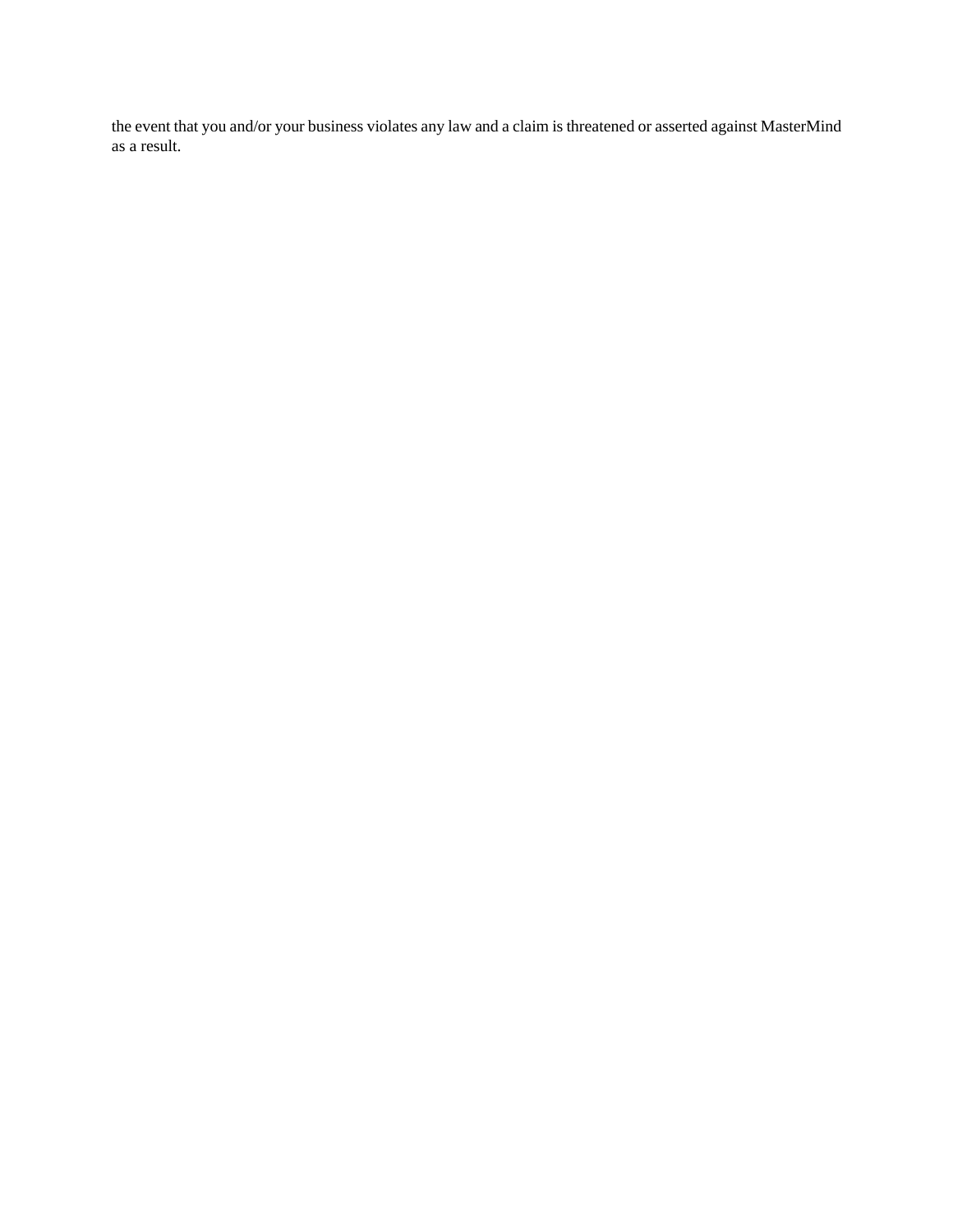#### **SECTION 13 Testimonials, Reviews, and Pictures/Videos**

MasterMind is pleased to hear from users and customers and welcomes your comments regarding our services and products. MasterMind may use testimonials and/or product reviews in whole or in part together with the name, city, and state of the person submitting it. Testimonials may be used for any form of activity relating to MasterMind's services or products, in printed and online media, as MasterMind determines in its sole and exclusive discretion. Testimonials represent the unique experience of the participants and customers submitting the testimonial, and do not necessarily reflect the experience that you and your business may have using our services or products. As set forth above in Section 11, your business' results will vary depending upon a variety of factors unique to your business and market forces beyond MasterMind's control. Note that testimonials, photographs, and other information that you provide to us will be treated as non-confidential and nonproprietary, and, by providing them, you grant MasterMind a royalty-free, worldwide, perpetual, nonexclusive and irrevocable license to use them.

Additionally, MasterMind reserves the right to correct grammatical and typing errors, to shorten testimonials prior to publication or use, and to review all testimonials prior to publication or use. MasterMind shall be under no obligation to use any, or any part of, any testimonial or product review submitted.

You may post reviews, comments, photos, videos, and other content; send e-cards and other communications; and submit suggestions, ideas, comments, questions, or other information, so long as the content is not illegal, obscene, threatening, defamatory, invasive of privacy, infringing of intellectual property rights (including publicity rights), or otherwise injurious to third parties or objectionable, and does not consist of or contain software viruses, political campaigning, commercial solicitation, chain letters, mass mailings, or any form of "spam" or unsolicited commercial electronic messages. You may not use a false e-mail address, impersonate any person or entity, or otherwise mislead as to the origin of a card or other content. MasterMind reserves the right (but not the obligation) to remove or edit such content but does not regularly review posted content.

If you do post content or submit material, and unless we indicate otherwise, you grant MasterMind a nonexclusive, royalty-free, perpetual, irrevocable, and fully sublicensable right to use, reproduce, modify, adapt, publish, perform, translate, create derivative works from, distribute, and display such content throughout the world in any media. You grant MasterMind and sublicensees the right to use the name that you submit in connection with such content, if they choose. You represent and warrant that you own or otherwise control all of the rights to the content that you post; that the content is accurate; that use of the content you supply does not violate this policy and will not cause injury to any person or entity; and that you will indemnify MasterMind for all claims resulting from content you supply. MasterMind has the right but not the obligation to monitor and edit or remove any activity or content. MasterMind takes no responsibility and assumes no liability for any content posted by you or any third party.

## **SECTION 14 – Compliance with the Laws, Including Commitment Against Harassment and Interference with Others ("Targeting")**

As a MasterMind user, whether or not you display the MasterMind's Badge, you must comply with all laws, both U.S. and foreign, including, but not limited to, laws prohibiting deceptive and misleading advertising and marketing, e-mail marketing laws (including the federal CAN-SPAM Act (15 U.S.C. § 7701)), telemarketing laws (including the federal Telephone Consumer Protection Act (47 U.S.C. § 227) and the Federal Trade Commission's Telemarketing Sales Rule (16 C.F.R. § 310)), laws governing testimonials (including the Federal Trade Commission's Revised Endorsements and Testimonials Guides (16 CFR Part 255)), and/or any similar laws, laws relating to intellectual property, privacy, security, terrorism, corruption, child protection, or import/export laws. You are solely responsible for ensuring their compliance with all applicable laws, rules,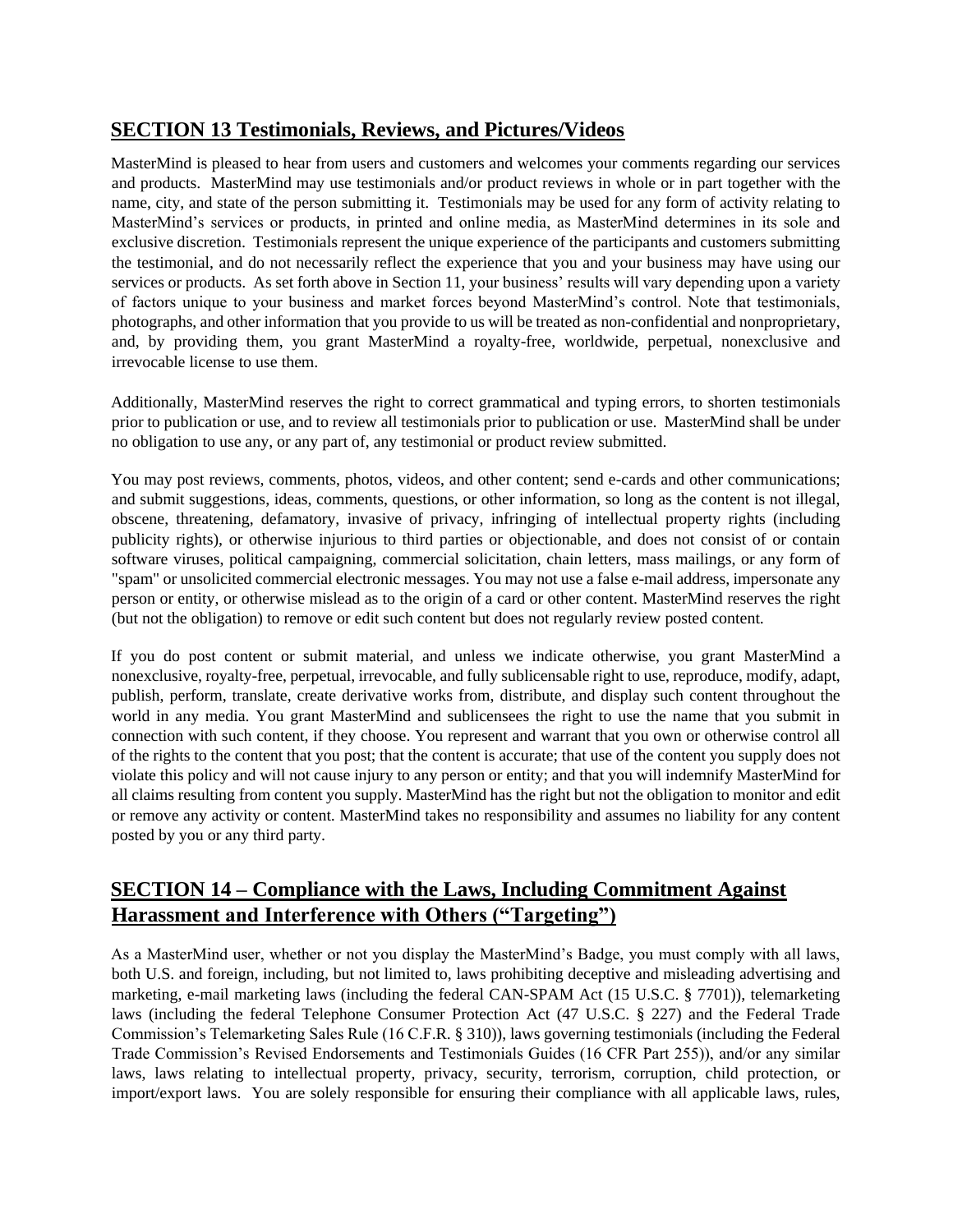regulations, and court orders of any kind of any jurisdiction applicable to you and your business, and any recipient to whom you send digital messages using our products or services. You have the responsibility to be aware of, understand, and comply with all applicable laws and ensure that you and all users of your account comply with such applicable laws at all times.

If you use any messaging software, or any other messaging system or other software or hardware provided by you or a third-party, you agree that you will follow all applicable laws with respect to sending messages, including without limitation the federal Telephone Consumer Protection Act. You further agree to indemnify and defend MasterMind from any claims, damages, losses, and lawsuits of any kind or nature that may be made or brought against MasterMind relating in any way to your violation of law or third-party rights by use or misuse of any messaging software or hardware, whether or not provided by MasterMind. You further understand and agree that MasterMind has no control over, and therefore cannot be responsible for, the functionality or failures of any third-party software, including without limitation Facebook, Facebook Messenger, and internet browser notifications. MasterMind DOES NOT WARRANT THAT ANY MASTERMIND MESSAGING SOFTWARE WILL BE COMPATIBLE WITH ANY THIRD-PARTY SOFTWARE. YOU ARE SOLELY AND EXCLUSIVELY RESPONSIBLE FOR YOUR USE OF ANY AND ALL MESSAGING SOFTWARE AND/OR HARDWARE.

COMMITMENT AGAINST TARGETING AND HARASSMENT AND INTERFERENCE WITH OTHERS.

You must not use our services, whether alone, or in connection with other software or hardware, to: (i) store, distribute, or transmit any malware or other material that you know, or have reasonable grounds to believe, is or may be tortious, libelous, offensive, infringing, harassing, harmful, disruptive, or abusive; or (ii) commit, promote, aid, or abet any behavior, which you know, or have reasonable grounds to believe, is or may be tortious, libelous, offensive, infringing, harassing, harmful, disruptive, or abusive.

#### **SECTION 15 – Disclaimers of Other Warranties**

EXCEPT WHERE OTHERWISE INAPPLICABLE OR PROHIBITED BY LAW:

**–**

THE WEBSITE AND ALL CONTENT ARE PROVIDED ON AN "AS IS", "AS AVAILABLE" BASIS WITHOUT WARRANTIES OF ANY KIND, EITHER EXPRESS OR IMPLIED, INCLUDING BUT NOT LIMITED TO WARRANTIES OF TITLE OR IMPLIED WARRANTIES OF MERCHANTABILITY OR FITNESS FOR A PARTICULAR PURPOSE. WE MAKE NO, AND EXPRESSLY DISCLAIM ANY AND ALL, REPRESENTATIONS AND WARRANTIES AS TO THE RELIABILITY, TIMELINESS, QUALITY, SUITABILITY, AVAILABILITY, ACCURACY, AND/OR COMPLETENESS OF ANY INFORMATION ON THIS WEBSITE. WE DO NOT REPRESENT OR WARRANT, AND EXPRESSLY DISCLAIM THAT: (A) THE USE OF THE WEBSITE OR ANY SOFTWARE WILL BE SECURE, TIMELY, UNINTERRUPTED OR ERROR-FREE, OR OPERATE IN COMBINATION WITH ANY OTHER HARDWARE, SOFTWARE, SYSTEM OR DATA, (B) THE WEBSITE, SOFTWARE, OR SERVICES WILL MEET YOUR REQUIREMENTS OR EXPECTATIONS, (C) ANY STORED DATA WILL BE ACCURATE OR RELIABLE, (D) THE QUALITY OF ANY PRODUCTS, SERVICES, SOFTWARE, INFORMATION, OR OTHER MATERIAL PURCHASED OR OBTAINED BY YOU THROUGH THE WEBSITE WILL MEET YOUR REQUIREMENTS OR EXPECTATIONS, (E) ERRORS OR DEFECTS IN THE WEBSITE WILL BE CORRECTED, OR (F) THE WEBSITE OR THE SERVER(S) THAT MAKE THE WEBSITE AVAILABLE ARE FREE OF VIRUSES OR OTHER HARMFUL COMPONENTS. ALL CONDITIONS, REPRESENTATIONS AND WARRANTIES, WHETHER EXPRESS, IMPLIED, STATUTORY OR OTHERWISE, INCLUDING, WITHOUT LIMITATION, ANY IMPLIED WARRANTY OF MERCHANTABILITY, FITNESS FOR A PARTICULAR PURPOSE, AND NONINFRINGEMENT OF THIRD-PARTY RIGHTS, ARE HEREBY DISCLAIMED TO THE MAXIMUM EXTENT PERMITTED BY APPLICABLE LAW.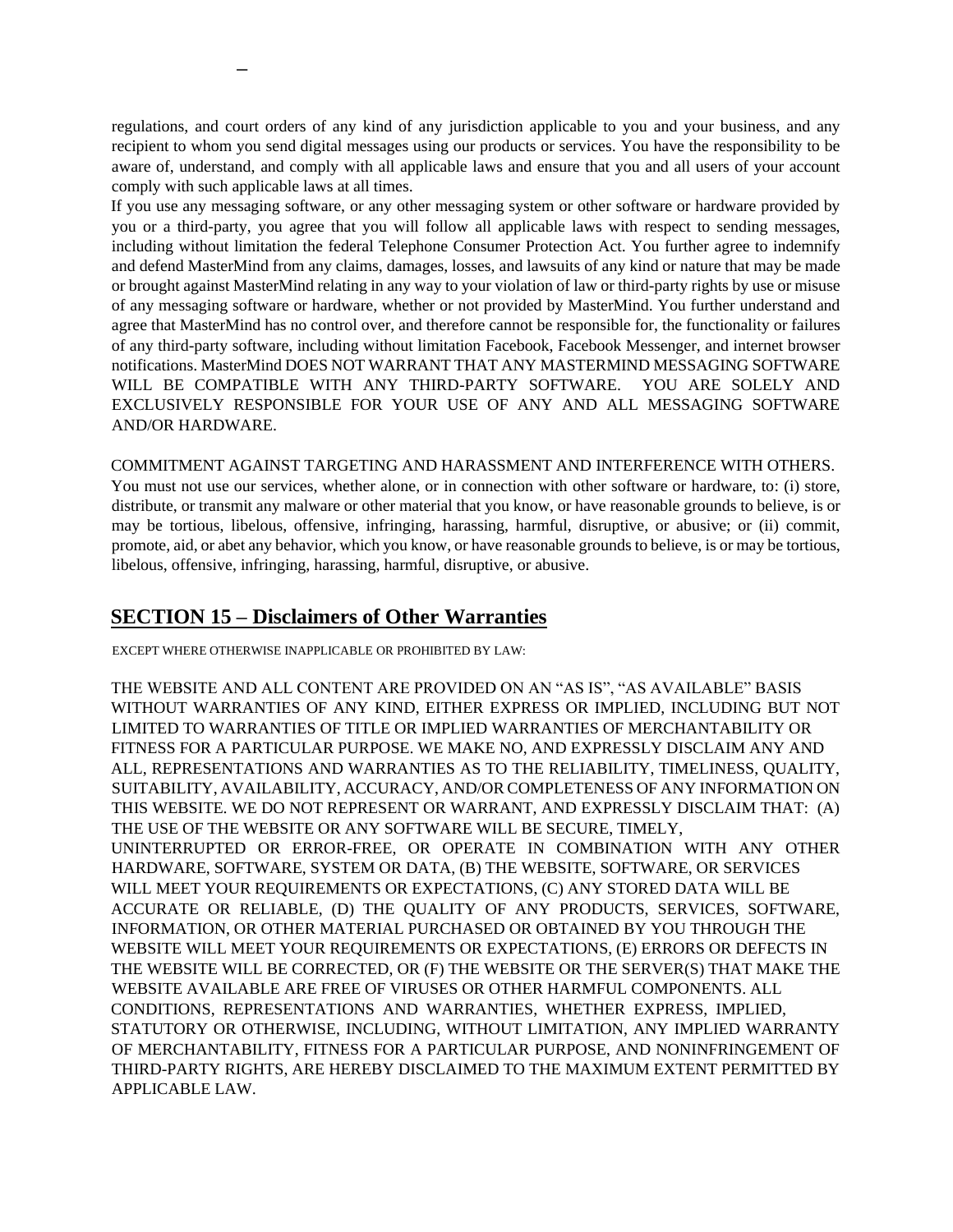#### **SECTION 16 Limitations of Liabilities**

EXCEPT WHERE OTHERWISE INAPPLICABLE OR PROHIBITED BY LAW, IN NO EVENT SHALL MASTERMIND OR ANY OF ITS OFFICERS, DIRECTORS, SHAREHOLDERS, EMPLOYEES, INDEPENDENT CONTRACTORS, TELECOMMUNICATIONS PROVIDERS, AND/OR AGENTS BE LIABLE FOR ANY INDIRECT, SPECIAL, INCIDENTAL, EXEMPLARY, CONSEQUENTIAL, PUNITIVE, OR ANY OTHER DAMAGES, FEES, COSTS OR CLAIMS ARISING FROM OR RELATED TO THIS AGREEMENT, THE PRIVACY STATEMENT, THE SERVICES OR PRODUCTS, YOUR OR A THIRD PARTY'S USE OR ATTEMPTED USE OF THE WEBSITE OR ANY SOFTWARE, SERVICE, OR PRODUCT, REGARDLESS OF WHETHER MASTERMIND HAS HAD NOTICE OF THE POSSIBILITY OF SUCH DAMAGES, FEES, COSTS, OR CLAIMS. THIS INCLUDES, WITHOUT LIMITATION, ANY LOSS OF USE, LOSS OF PROFITS, LOSS OF DATA, LOSS OF GOODWILL, COST OF PROCUREMENT OF SUBSTITUTE SERVICES OR PRODUCTS, OR ANY OTHER INDIRECT, SPECIAL, INCIDENTAL, PUNITIVE, CONSEQUENTIAL, OR OTHER DAMAGES. THIS APPLIES REGARDLESS OF THE MANNER IN WHICH DAMAGES ARE ALLEGEDLY CAUSED, AND ON ANY THEORY OF LIABILITY, WHETHER FOR BREACH OF CONTRACT, TORT (INCLUDING NEGLIGENCE AND STRICT LIABILITY), WARRANTY, OR OTHERWISE.

IN NO EVENT SHALL MASTERMIND' LIABILITY TO YOU OR YOUR BUSINESS EXCEED THE AMOUNT OF THREE (3) TIMES THE PAYMENTS PAID BY YOU TO MASTERMIND FOR THE MONTH PRECEDING THE DATE IN WHICH THE FACTS GIVING RISE TO A CLAIM AGAINST MASTERMIND OCCURRED OR TWO-THOUSAND DOLLARS (\$2,000), WHICHEVER IS GREATER.

## **SECTION 17 – Dispute Resolution by Mandatory Binding Arbitration and Class Action Waiver**

PLEASE READ THIS ARBITRATION PROVISION CAREFULLY TO UNDERSTAND YOUR AND YOUR BUSINESS' RIGHTS. EXCEPT WHERE PROHIBITED BY LAW, YOU AND YOUR BUSINESS AGREE THAT ANY CLAIM THAT YOU OR YOUR BUSINESS MAY HAVE IN THE FUTURE MUST BE RESOLVED THROUGH FINAL AND BINDING CONFIDENTIAL ARBITRATION. YOU ACKNOWLEDGE AND AGREE THAT YOU AND YOUR BUSINESS ARE WAIVING THE RIGHT TO A TRIAL BY JURY. THE RIGHTS THAT YOU AND YOUR BUSINESS WOULD HAVE IF YOU WENT TO COURT, SUCH AS DISCOVERY OR THE RIGHT TO APPEAL, MAY BE MORE LIMITED OR MAY NOT EXIST. YOU AGREE THAT YOU AND YOUR BUSINESS MAY ONLY BRING A CLAIM IN AN INDIVIDUAL CAPACITY AND NOT AS A PLAINTIFF (LEAD OR OTHERWISE) OR CLASS MEMBER IN ANY PURPORTED CLASS OR REPRESENTATIVE PROCEEDING. YOU FURTHER AGREE THAT THE ARBITRATOR MAY NOT CONSOLIDATE PROCEEDINGS OR CLAIMS OR OTHERWISE PRESIDE OVER ANY FORM OF A REPRESENTATIVE OR CLASS PROCEEDING.

THERE IS NO JUDGE OR JURY IN ARBITRATION, AND COURT REVIEW OF AN ARBITRATION AWARD IS LIMITED. HOWEVER, AN ARBITRATOR CAN AWARD ON AN INDIVIDUAL BASIS THE SAME DAMAGES AND RELIEF AS A COURT (INCLUDING INJUNCTIVE AND DECLARATORY RELIEF OR STATUTORY DAMAGES) AND MUST FOLLOW THESE TERMS AS A COURT WOULD.

If you have a complaint, dispute, or controversy, you agree to first contact us at appsupport@MasterMind.com. to attempt to resolve the dispute or controversy informally. Any controversy or claim arising out of or related to the use of the Website, any product, service, or software, these Terms, the Privacy Statement, any affiliate agreement, or your relationship with us that cannot be resolved through such informal process or through negotiation within 120 days shall be resolved by binding, confidential arbitration administered by the American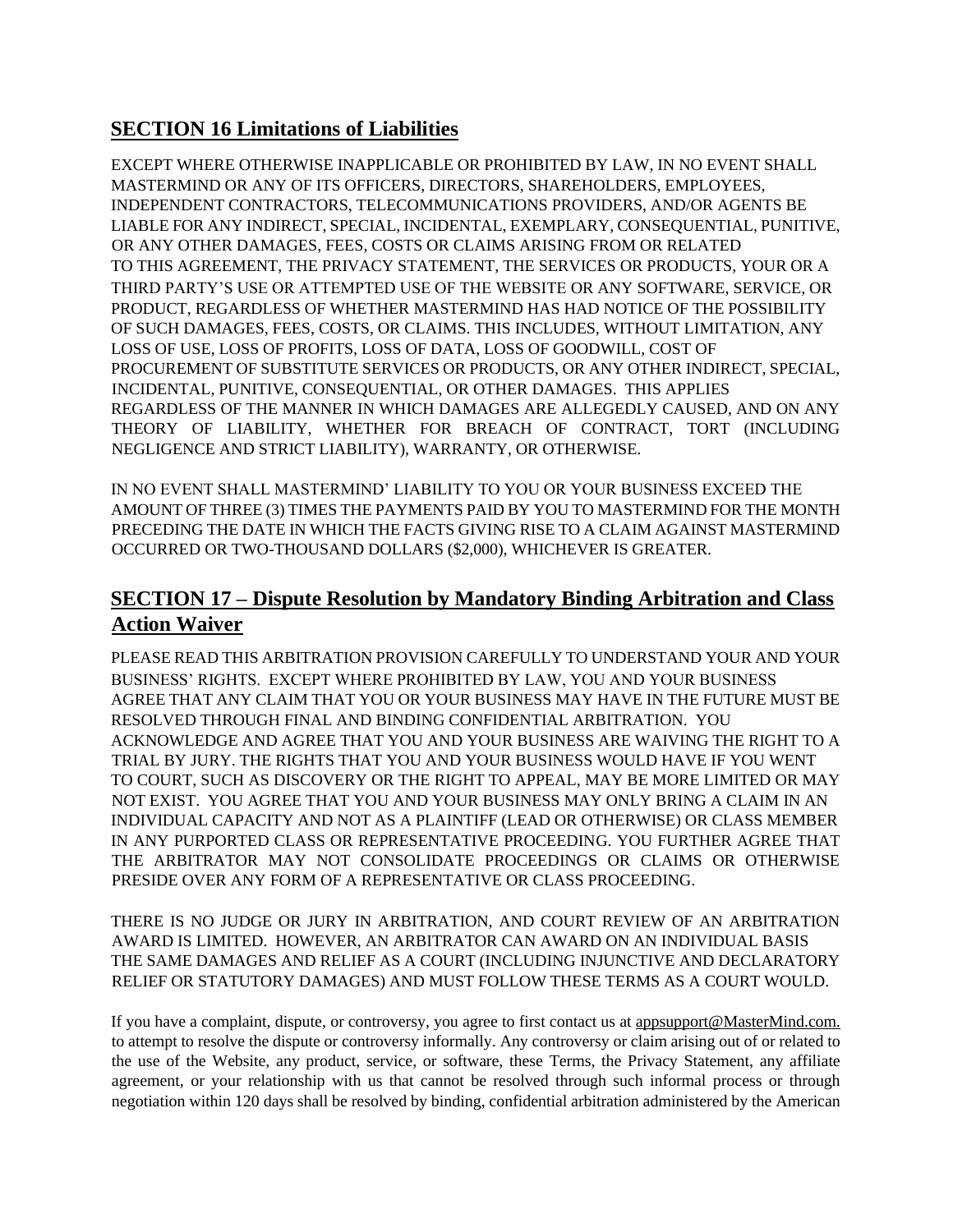Arbitration Association ("AAA"), and judgment on the award rendered may be entered in any court having jurisdiction thereof. We agree that any claim we may have against you or your business will also be subject to this arbitration provision, except as provided in Sections 20 and 21 below. The arbitration will be conducted by a single neutral arbitrator in the English language in Maricopa County, Arizona, unless we both agree to conduct the arbitration by telephone or written submissions. The arbitrator shall be selected by agreement of the parties or, if the parties cannot agree, chosen in accordance with Rules of the AAA. The arbitration will be conducted in accordance with the provisions of the AAA's Commercial Arbitration Rules and Procedures, in effect at the time of submission of the demand for arbitration. The AAA's Rules are available at www.adr.org or by calling 1-800-778-7879. The arbitrator shall have the exclusive and sole authority to resolve any dispute relating to the interpretation, construction, validity, applicability, or enforceability of these Terms and Conditions of Use and Sale, the Privacy Statement, this arbitration provision, and any other terms incorporated by reference into these Terms and Conditions of Use and Sale. The arbitrator shall have the exclusive and sole authority to determine whether any dispute is arbitrable. The arbitrator shall have the exclusive and sole authority to determine whether this arbitration agreement can be enforced against a non-signatory to this agreement and whether a non-signatory to this agreement can enforce this provision against you or MasterMind.

**–**

Payment of all filing, administration, and arbitrator fees will be governed by the AAA's Rules. In all other respects, the parties shall each pay their own additional fees, costs, and expenses, including, but not limited to, those for any attorneys, experts, documents, and witnesses.

The arbitrator shall follow the substantive law of the State of Idaho without regard to its conflicts of laws principles. Any award rendered shall include a confidential written opinion and shall be final, subject to appeal under the Federal Arbitration Act, 9 U.S.C. §§ 1-16, as amended. Judgment on the award rendered by the arbitrator may be entered in any court of competent jurisdiction.

You and MasterMind agree that disputes will only be arbitrated on an individual basis and shall not be consolidated, on a class wide, representative basis, or with any other arbitration(s) or other proceedings that involve any claim or controversy of any other party. You and MasterMind expressly waive any right to pursue any class or other representative action against each other.

Failure or any delay in enforcing this arbitration provision in connection with any particular claim will not constitute a waiver of any rights to require arbitration at a later time or in connection with any other claims except that all claims must be brought within 1 year after the claim arises (the 1 year period includes the 120day informal resolution procedures described above).

This arbitration provision sets forth the terms and conditions of our agreement to final and binding confidential arbitration and is governed by and enforceable under the Federal Arbitration Act, 9 U.S.C. §§ 1-16, as amended.

This provision survives termination of your account or relationship with MasterMind, bankruptcy, assignment, or transfer. If the class action waiver is deemed unenforceable (*i.e.*, unenforceability would allow arbitration to proceed as a class or representative action), then this entire arbitration provision shall be rendered null and void and shall not apply. If a portion of this arbitration provision (other than the class action waiver) is deemed unenforceable, the remaining portions of this arbitration provision shall remain in full force and effect.

YOU UNDERSTAND THAT YOU AND YOUR BUSINESS WOULD HAVE HAD A RIGHT TO LITIGATE THROUGH A COURT, TO HAVE A JUDGE OR JURY DECIDE YOUR CASE, AND TO BE PARTY TO A CLASS OR REPRESENTATIVE ACTION. HOWEVER, YOU UNDERSTAND AND AGREE TO HAVE ANY CLAIMS DECIDED INDIVIDUALLY AND ONLY THROUGH BINDING, FINAL, AND CONFIDENTIAL ARBITRATION IN ACCORDANCE WITH THIS ARBITRATION PROVISION.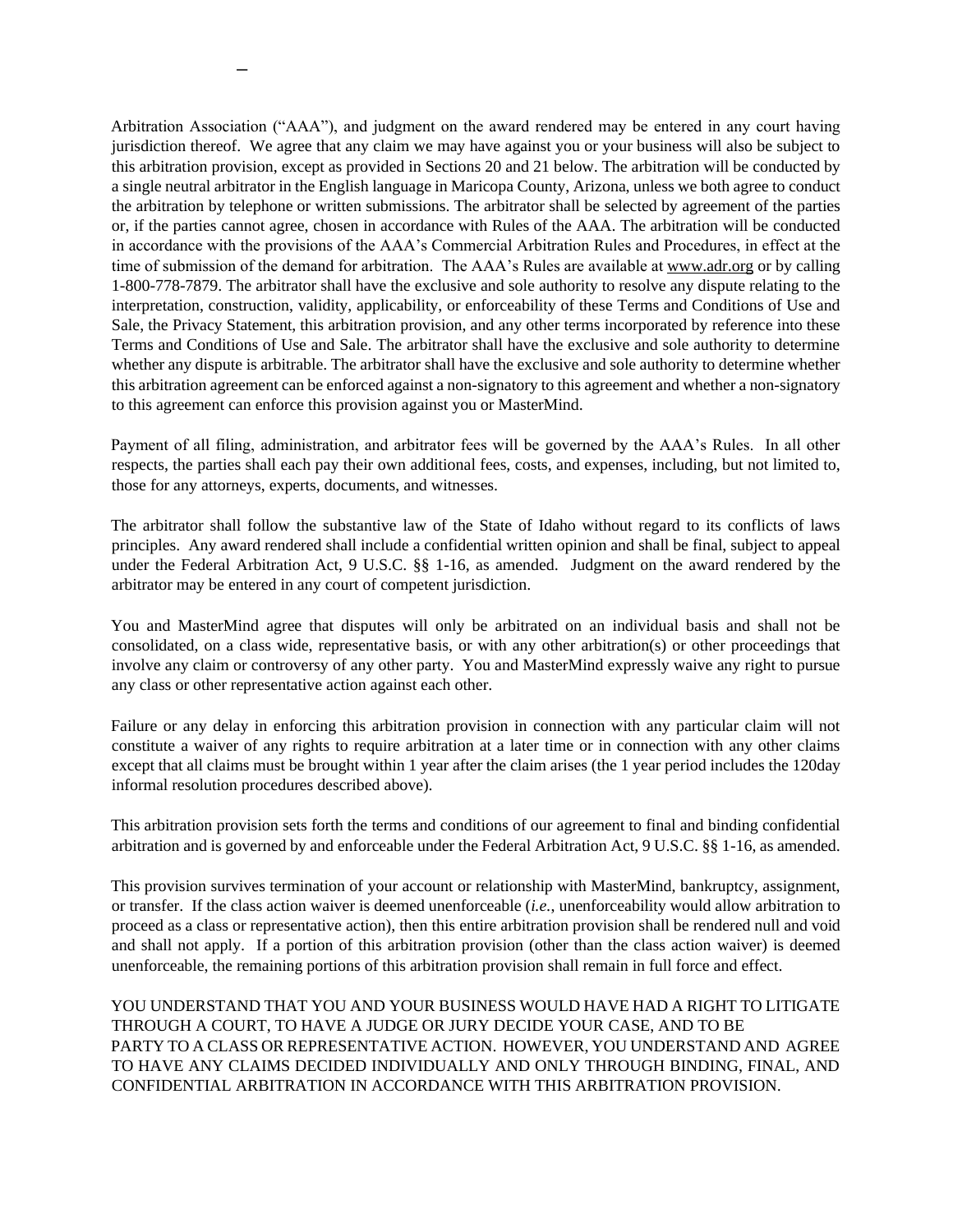#### **SECTION 18 MasterMind's Additional Remedies**

In order to prevent or limit irreparable injury to MasterMind, in the event of any breach or threatened breach by you of the provisions of this Agreement or any infringement or threatened infringement by you of the intellectual property of MasterMind or a third-party, MasterMind shall be entitled to seek a temporary restraining order and preliminary and permanent injunctions or other equitable relief from a court of competent jurisdiction located in Maricopa County, Arizona restraining such breach, threatened breach, infringement, or threatened infringement. Nothing in this Agreement shall be construed as prohibiting MasterMind from pursuing in court any other remedies available to it for such breach, threatened breach, infringement, or threatened infringement, including the recovery of monetary damages from you and your business. You and your business hereby irrevocably consent to the exclusive personal jurisdiction of, and exclusive venue in, the courts of Maricopa County, Arizona for all such claims, and forever waive any challenge to said courts' exclusive jurisdiction or venue.

## **SECTION 19 – Indemnification**

To the fullest extent permitted by law, you agree to defend, indemnify, and hold harmless MasterMind, its directors, officers, employees, shareholders, licensors, independent contractors, subcontractors, suppliers, affiliates, parent companies, subsidiaries, and agents from and against any and all claims, actions, loss, liabilities, damages, expenses, demands, and costs of any kind, including, but not limited to attorneys' fees and costs of any litigation or other dispute resolution, arising out of, resulting from, or in any way connected with or related to (1) your use, misuse, or attempt to use the Website, software, products, or services, (2) information you submit or transmit through the Website, (3) your breach of these Terms, the documents they incorporate by reference, the Agreement, or the representations and warranties provided by you in this Agreement, or (4) your violation of any law or the rights of a third-party.

## **SECTION 20 – Notice and Takedown Procedures; Digital Millennium Copyright Act**

If you believe that materials or content available on the Website infringes any copyright you own, you or your agent may send MasterMind a notice requesting that MasterMind remove the materials or content from the Website. If you believe that someone has wrongly filed a notice of copyright infringement against you, you may send MasterMind a counter-notice. Notices and counter-notices should be sent to MasterMind, Attention Legal Department, 2225 N. Scottdale Road, Scottsdale, AZ 85287, or by e-mail to appsupport@MasterMind.com. These Terms fully incorporate by reference the [DMCA Policy.](https://app.mastermind.com/legal/dmca_policy) 

## **SECTION 21 – THIRD-PARTY LINKS**

The Website may contain links to other websites. The views, information or opinions expressed on or during any MasterMind or otherwise publicized on our online and mobile resources are solely those of the creating authors or contributors and not those of MasterMind Consulting, LLC or either of its parent companies. Further, MasterMind Consulting, LLC is not responsible for and does not verify the accuracy of any of the information contained in any MasterMind or content. The primary purpose of these resources is to educate, inspire and inform. Some authors' or contributors' content may discuss strategies and methods for earning income in business, and you should feel free to reach out to those authors or contributors about their proof that such strategies and methods work. MasterMind assumes no responsibility for the content or functionality of any nonMasterMind website to which we provide a link. Please see our [Privacy Statement](https://app.mastermind.com/legal/privacy_statement) [f](https://app.mastermind.com/legal/privacy_statement)or more details.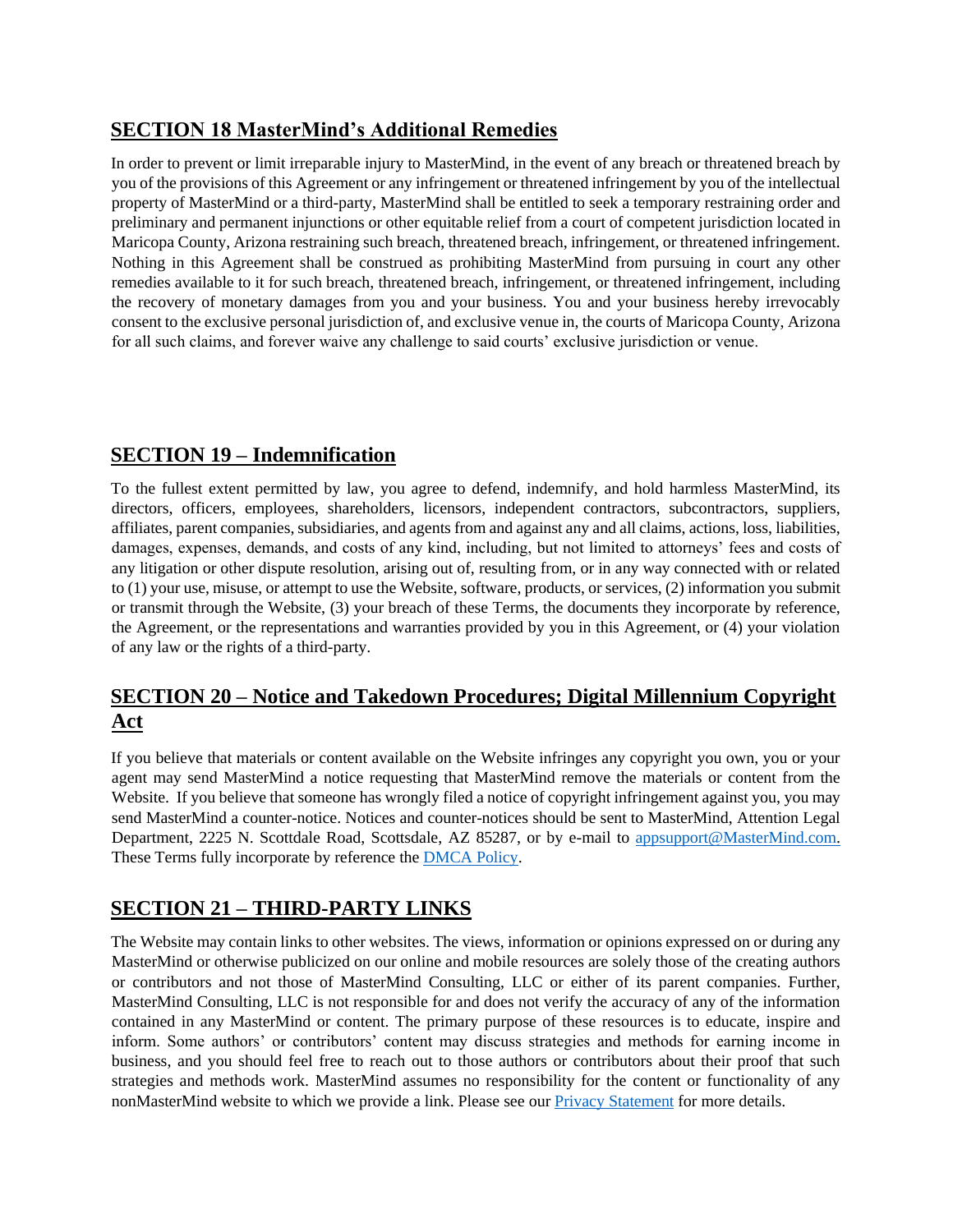#### **– SECTION 22 Termination**

This Agreement will take effect (or shall re-take effect) at the time you click "ACTIVATE MY ACCOUNT NOW," "PAY NOW," "ORDER NOW", "SUBMIT", "BUY NOW", "PURCHASE", "I ACCEPT", "I AGREE" or similar links or buttons, otherwise submit information through the Website, respond to a request for information, begin installing, accessing, or using the Website, complete a purchase, select a method of payment, and/or enter in payment method information, whichever is earliest. If, in our sole discretion, you fail, or we suspect that you have failed, to comply with any term or provision of the Agreement or violated any law, whether in connection with your use of MasterMind or otherwise, we may terminate the Agreement or suspend your access to the Website at any time without notice to you. Sections 11, 19, 21 through 31 of this Agreement, as well as any representations, warranties, and other obligations made or undertaken by you, shall survive the termination of this Agreement and/or your account or relationship with MasterMind. Upon termination, you remain responsible for any outstanding payments to MasterMind.

#### **SECTION 23 – No Waiver**

No failure or delay on the part of MasterMind in exercising any right, power or remedy under this Agreement may operate as a waiver, nor may any single or partial exercise of any such right, power, or remedy preclude any other or further exercise of such right, power, or remedy, or the exercise of any other rights, power, or remedy under this Agreement. A waiver of any right or obligation under this Agreement shall only be effective if in writing and signed by MasterMind.

## **SECTION 24 – Governing Law and Venue**

This Agreement and any issue or dispute arising out of or otherwise related to this Agreement or your access to or use of the Website, our **Privacy Statement** or any matter concerning MasterMind, including your purchase and use or attempted use of any service or product, shall be governed exclusively by the laws of State of Arizona without regard to its conflicts of laws principles. To the extent that any claim or dispute is found by the arbitrator or (if proper) a court of competent jurisdiction to be excluded from the arbitration agreement in Section 17 above, the parties agree any such claim or dispute shall be exclusively brought in and decided by the state or federal courts located in Maricopa County, Arizona, and you hereby irrevocably consent to the exclusive personal jurisdiction of, and exclusive venue in, such courts, and forever waive any challenge to said courts' exclusive jurisdiction or venue. All such claims must be brought on an individual and non-class, nonrepresentative basis, and you forever waive any right to bring such claims on a class wide or representative basis.

## **SECTION 25 – Force Majeure**

MasterMind will not be responsible to you for any delay, damage, or failure caused or occasioned by any act of nature or other causes beyond our reasonable control.

#### **SECTION 26 – Assignment**

MasterMind may assign its rights under this Agreement at any time, without notice to you. Your rights arising under this Agreement cannot be assigned without MasterMind's (or its assigns') express written consent.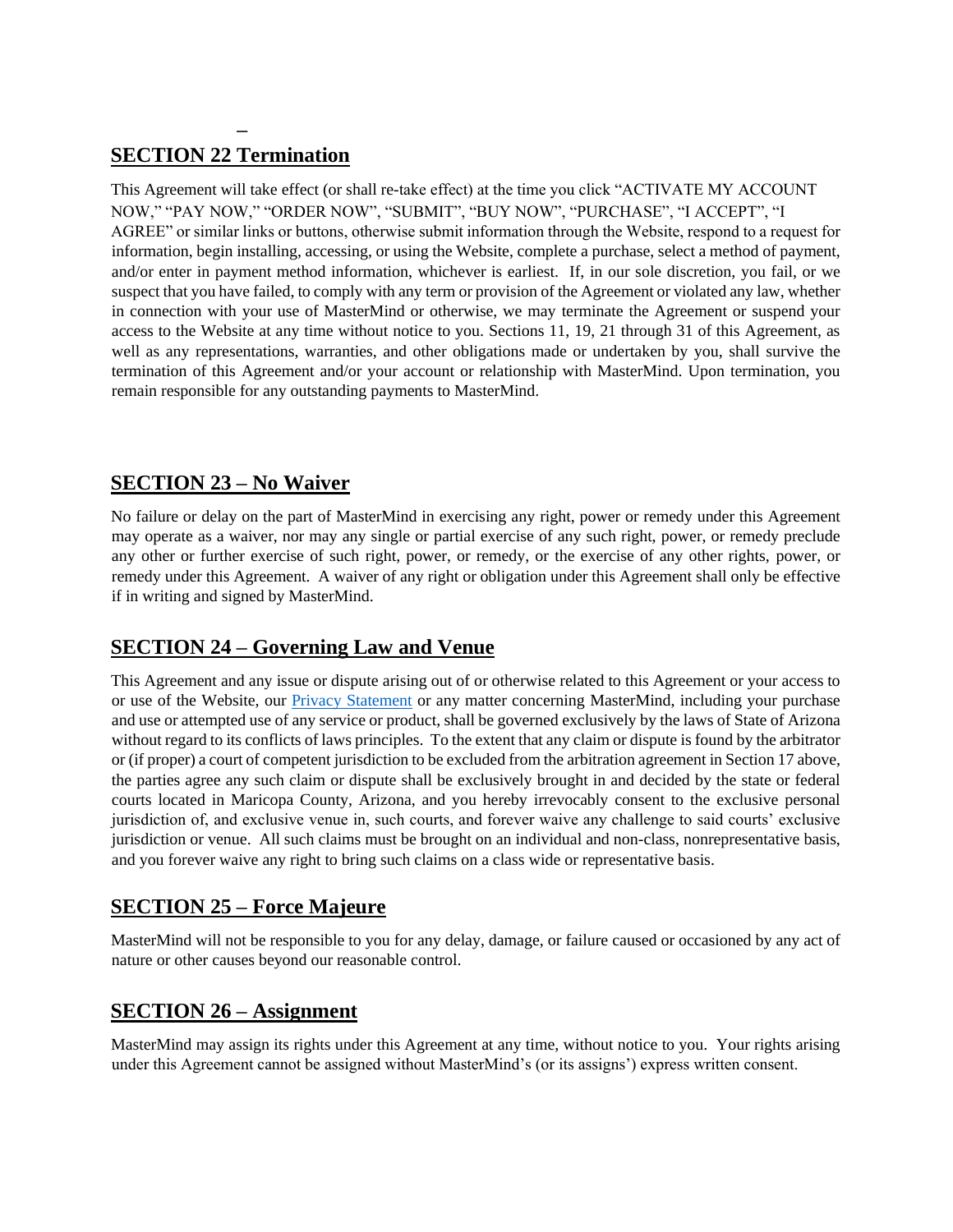## **SECTION 27 Electronic Signature**

**–**

All information communicated on the Website is considered an electronic communication. When you communicate with MasterMind through or on the Website or via other forms of electronic media, such as email, you are communicating with the company electronically. You agree that we may communicate electronically with you and that such communications, as well as notices, disclosures, agreements, and other communications that we provide to you electronically, are equivalent to communications in writing and shall have the same force and effect as if they were in writing and signed by the party sending the communication.

#### **SECTION 28 – Changes To The Agreement**

You can review the most current version of the Terms at any [here.](https://app.mastermind.com/legal/terms_of_service) We reserve the right, at our sole discretion, to update, change or replace any part of the Agreement, including the Privacy Policy located [at Privacy Statement](https://app.mastermind.com/legal/privacy_statement) by posting updates and changes to our Website. It is your responsibility to check our Website periodically for changes. Your continued use of or access to our Website following the posting of any changes to the Agreement constitutes acceptance of those changes.

#### **SECTION 29 – Your Additional Representations and Warranties**

You hereby further represent and warrant: (1) that you are at least eighteen (18) years of age, or the legal age of majority in your jurisdiction, whichever is greater; (2) that you own, operate, and/or have the right to bind the business for which you are using the Website; (3) have read this Agreement and thoroughly understand and agree to the terms contained in this Agreement; and (4) that you will not resell, re-distribute, or export any product or service that you order from the Website. You further represent that MasterMind has the right to rely upon all information provided to MasterMind by you, and MasterMind may contact you and your business by email, telephone, or postal mail for any purpose, including but not limited to (i) follow-up calls, (ii) satisfaction surveys, and (iii) inquiries about any orders you placed, or considered placing, on or through the Website.

You further represent and warrant that there are no prior or pending government investigations or inquiries of, or prosecutions against you, or any business related to you, by the Federal Trade Commission, any other federal or state governmental agency, or any industry regulatory authority, anywhere in the world, nor any prior or pending private lawsuits against you. If at any time during the life of the Agreement you, or any business related to You, becomes the subject of a government investigation, inquiry, or prosecution by the Federal Trade Commission, any other federal or state governmental agency, or any industry regulatory authority anywhere in the world, or the subject of any lawsuit, you will notify MasterMind of the same within 24 hours. MasterMind, at its sole discretion, may terminate the Agreement based on any investigation, proceeding, or lawsuit identified pursuant to this paragraph or otherwise discovered by MasterMind without incurring any obligation or liability to you.

#### **SECTION 30 – Severability**

If any provision of this Agreement is found by the arbitrator or (if proper) a court of competent jurisdiction to be invalid or unenforceable, the remaining provisions shall not be affected thereby and shall continue in full force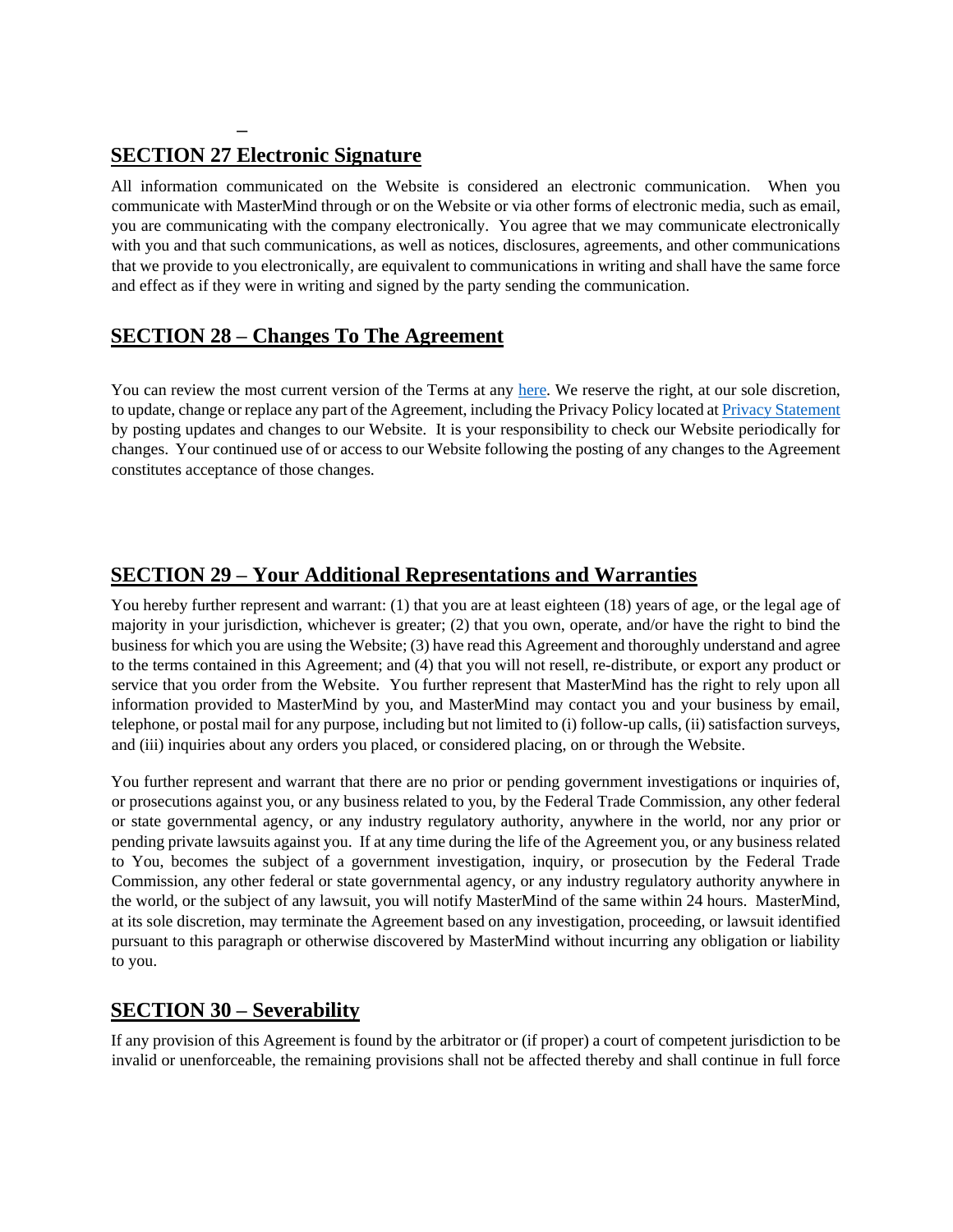and effect and such provision may be modified or severed from this Agreement to the extent necessary to make such provision enforceable and consistent with the remainder of the Agreement.

## **SECTION 31 Entire Agreement**

**–**

These Terms, the Agreement, and any policies or operating rules posted by us on the Website or in respect to the Website constitutes the entire agreement and understanding between you and your business and MasterMind and governs your access to and use of the Website and your ordering, purchasing, and use and/or attempted use of any service or product, and supersedes and replaces any prior or contemporaneous agreements, representations, communications, and proposals, whether oral or written, between you and MasterMind. We may also, in the future, offer new services and/or features through the Website. Such new features and/or services shall also be subject to these Terms, the Agreement, and any policies or operating rules posted by us on the Website. Any ambiguities in the interpretation of these Terms or the Agreement shall not be construed against the drafting party.

#### **SECTION 32 – Contacting Us**

We encourage our customers to contact us with questions or comments about our products and services. Please feel free to do so by sending an e-mail to appsupport@MasterMind.com.

If you have any questions or inquiries concerning any of the Terms, you may contact MasterMind by email at appsupport@MasterMind.com. or by regular mail at 2225 N. Scottsdale Road, Scottsdale, Arizona 85287.

Notices to you may be made by posting a notice (or a link to a notice) [here,](https://mastermind.com/) by email, or by regular mail, at MasterMind' discretion.

#### **SECTION 33 – Seller Refunds**

MasterMind allows users to post information on its website for sale. These users are defined as "Sellers." MasterMind requires Sellers to provide individuals who buy their training and materials also known as "Buyers" an unconditional thirty (30) day refund policy for any product purchased o[n https://mastermind.com/.](https://mastermind.com/) 

This means Buyers may cancel their purchase at any time prior to the expiration of the 30-day period. After such time all sales are final, unless seller agrees to extend the refund period. Seller's extension of the refund period, however, must be in writing. Refunds are given pursuant to the buyer's original form of payment. I.e., if a Buyer has purchased using a credit card, the Seller, when possible, will refund the payment back to the same card. In order to obtain a refund, you must:

- 1. Send the Seller a written request identifying your name, contact information, the date of purchase, and the purchase price;
- 2. Send the request to Seller within thirty (30) days of your purchase; and
- 3. Relinquish any rights to access the Seller's materials.

MasterMind is not responsible to provide your refund. Seller remains solely liable.